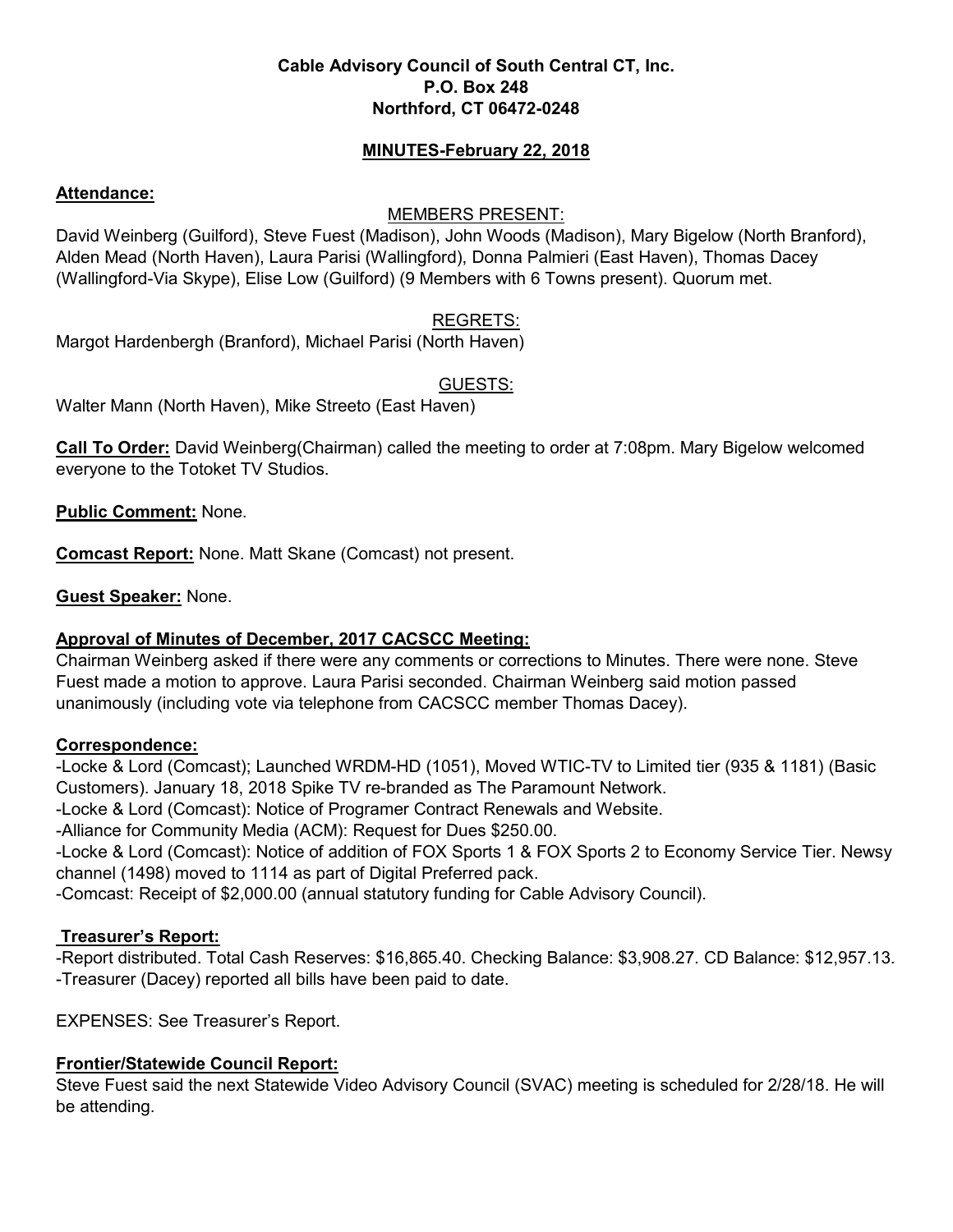### **Other Business:**

-Record Retention: This issue was discussed thoroughly. A motion was made ((Fuest) with a second (Dacey) to have Mary Bigelow and Walter Mann review all CACSCC documents in file cabinets in basement of North Haven American Legion and discard those not needed. Motion carried unanimously. In addition to hard copy file retention, digital retention was also discussed.

-PEGPETIA Grant Program: Walter Mann provided an update on the program (no funds currently available) and stated a Bill has been submitted by State Representative David Yaccarino (R-87-North Haven) to restore funds.

### **New Business:**

-Chairman Weinberg discussed the latest on the issue of Net Neutrality. In effect, while it is now law, there is still a chance it could be reversed.

-Laura Parisi mentioned the Ethnic Heritage Center at SCSU is having a puppet show on March 24, 2018 and they are looking for someone to tape it.

# **Town Reports:**

-BCTV/Branford: Walter Mann mentioned that they currently have one intern. Mann stated that the amount of new content has increased over the last six to eight months, due to staff changes at the BOE. He stated BCTV was able to work with Comcast to provide us with a feed via their router, of satellite-fed Classic Arts Showcase (ARTS) that was no longer available for us to receive on DishNet. Mann said BCTV is now regularly airing Town meetings from Branford Fire HQ on Facebook. We have received some good feedback so far. The meetings of course continue to air live on BCTV. He said Frontier recently notified all PEG operators in Connecticut that they will be eliminating the "channel 99" app and, instead, giving a specific "linear" channel to each PEG channel in Connecticut. Thus, as of 2-14-18, BCTV's three channels on Frontier Vantage TV will be on channels 6004, 6005 & 6006. BCTV's channel positions on Comcast Xfinity remain the same as they are (18, 19 & 20). "99" will go away by 3-14-18. Some issues were experienced with the change, but working with Frontier, BCTV was able to get them resolved within a week.

-Totoket TV/North Branford: Mary Bigelow stated that Totoket TV has a brand-new, in-studio talk show series focusing exclusively on North Branford and she has had some great feedback from viewers. She also said in addition to other meetings, Totoket TV is now taping Board of Education Meetings.

-NHTV/North Haven: Alden Mead (North Haven) stated that NHTV's Annual PURA Report (2016) was filed on 2-19-18 as required. A hard copy will be forwarded to the CACSCC shortly. Mead said NHTV had tremendous positive response in televising the North Haven High School Football Home Games. Sponsorship income was a little less in 2017 than in 2016. These funds paid for labor costs to televise the games. HB Communications let us borrow a LiveU Solo Unit to also do the games LIVE on Facebook, which worked well. We also borrowed the LiveU for NHTV Election Night coverage, which worked great. We hope to purchase a LiveU Solo (\$1,350) so we can do more things live on Facebook and other platforms. We are now starting to solicit funds for football sponsors for this fall's games. He said NHTV has one intern, from SCSU. Mead said NHTV will be taping the 2018 North Haven Educational Foundation Spelling Bee on April 26<sup>th</sup>, and we just taped the First Selectman's State of the Town Address 2-22-18. Mead stated that the Board of Selectmen meetings that air LIVE on Comcast& Frontier, are now also airing LIVE on Facebook at: Facebook.com/MyNHTV (utilizing the Tricaster's ability to feed live to Facebook). He also said NHTV is once again taping the 3/9/18 Dancing Under The Stars at Anthony's Ocean View. The event benefits the Ronald McDonald House (RMH).